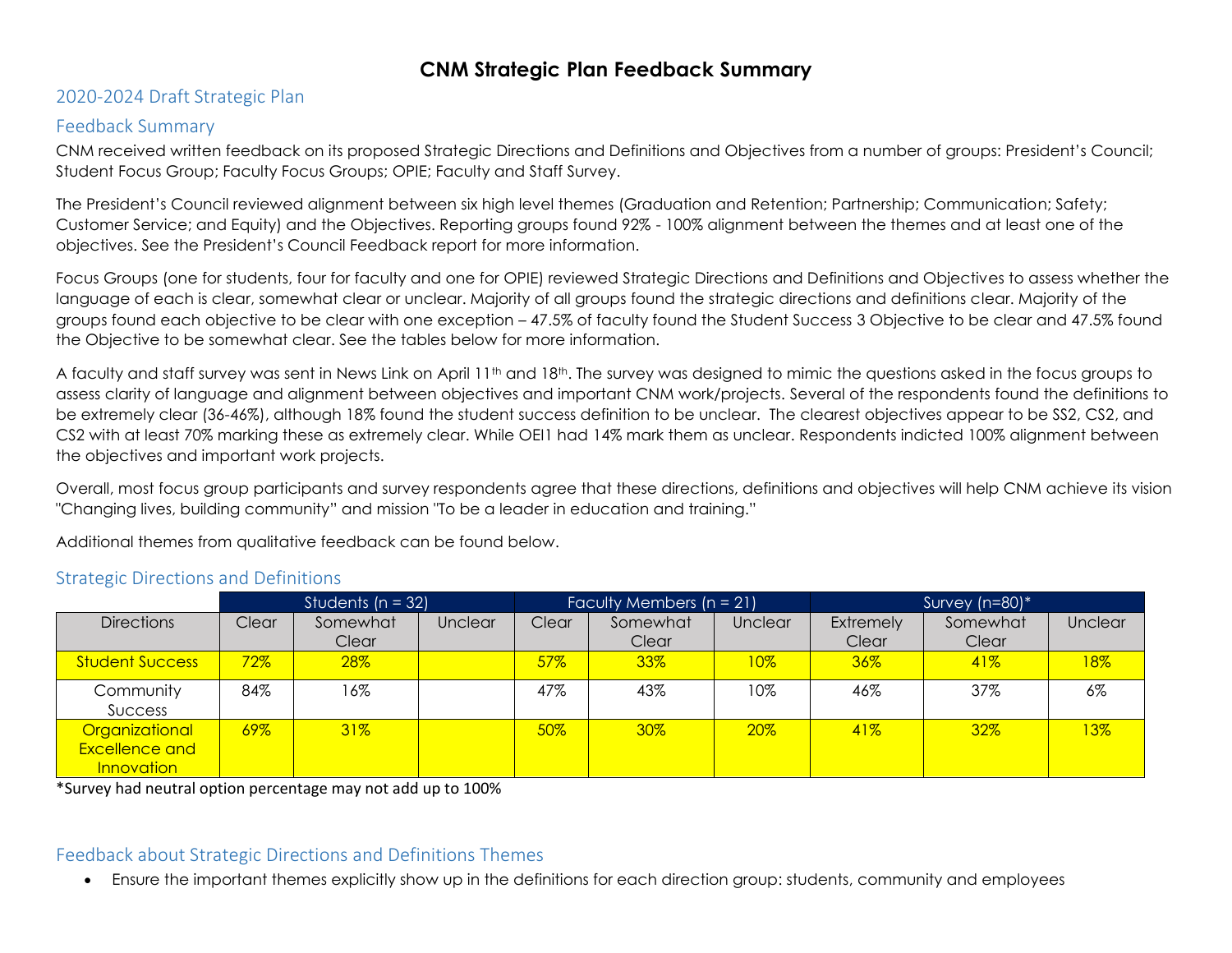- Clarify whom is served by Organizational Excellence and Innovation
- Curiosity around how to operationalize and measure the definitions
- Consider CNM's inclusion, influence and impact beyond Central New Mexico
- Ensure big ideas outlined in definitions carry through in the objectives

#### **Objectives**

|                                                                | Students ( $n = 31$ ) |                   |         | Faculty Members $(n = 21)$ |                   |                | Survey (n=80)*     |                   |         |
|----------------------------------------------------------------|-----------------------|-------------------|---------|----------------------------|-------------------|----------------|--------------------|-------------------|---------|
| <b>Objectives</b>                                              | Clear                 | Somewhat<br>Clear | Unclear | Clear                      | Somewhat<br>Clear | <b>Unclear</b> | Extremely<br>Clear | Somewhat<br>Clear | Unclear |
| <b>Student Success 1</b>                                       | 87%                   | 13%               |         | 67%                        | 33%               |                | 58%                | 28%               | 5%      |
| <b>Student Success 2</b>                                       | 78%                   | 19%               | $3\%$   | 57%                        | 33%               | 10%            | 71%                | 17%               | $6\%$   |
| Student Success 3                                              | 78%                   | 16%               | $6\%$   | 47.5%                      | 47.5%             | 5%             | 58%                | 23%               | 6%      |
| Community<br>Success 1                                         | 87%                   | 13%               |         | 81%                        | 19%               |                | 64%                | 27%               | $4\%$   |
| Community<br>Success 2                                         | 84%                   | 16%               |         | 95%                        | 5%                |                | 70%                | 18%               | $4\%$   |
| Community<br>Success 3                                         | 71%                   | 26%               | $3\%$   | 67%                        | 19%               | 14%            | 44%                | 35%               | $8\%$   |
| Organizational<br>Excellence and<br>Innovation 1               | 63%                   | 37%               |         | 65%                        | 25%               | 10%            | 50%                | 25%               | 14%     |
| Organizational<br><b>Excellence and</b><br><b>Innovation 2</b> | 87%                   | 13%               |         | 85%                        | 10%               | $5\%$          | 53%                | 26%               | $9\%$   |

\*Survey had a neutral option so percentage may not add up to 100%

#### Feedback about Objectives

- Use accessible language that many audiences will understand; minimize use of buzzwords and jargon
- Consider CNM's inclusion, influence and impact beyond Central New Mexico
- Exceptional employee experience could include: professional development
- Defining vague terms will allow for more accurate measurement "equitable," "safe," "life-long learners," "forward-thinking," "asset," "partnership," "exceptional experiences," "innovation," "prosper," "effective"
- Language that attempts to be inclusive can come across as exclusive (SS2)
- Avoid using passive voice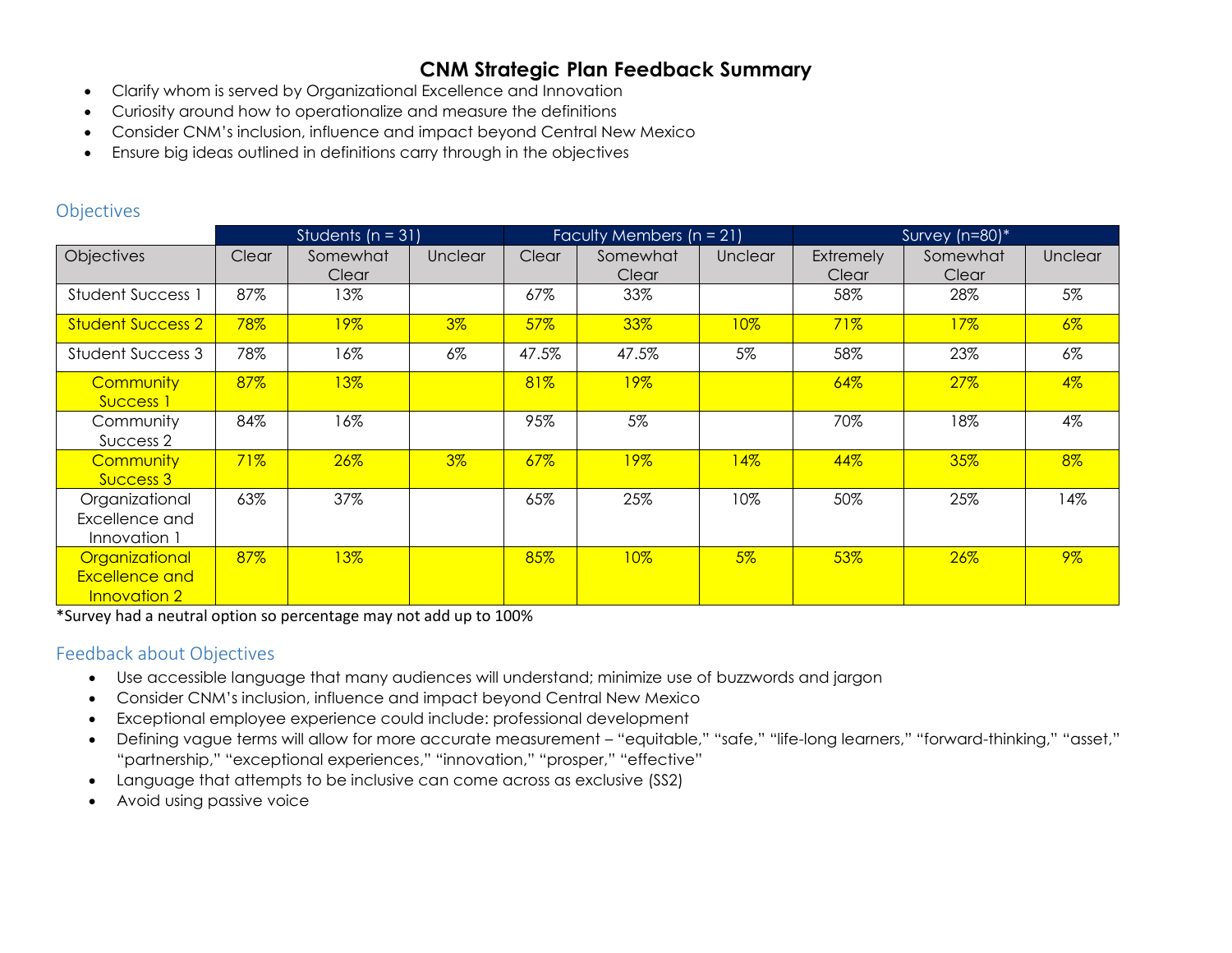#### Agreement

|                                                                                                                                                                                                            |             | Students (n=23) | Faculty ( $n = 18$ ) |           |            | Survey (n=71) |
|------------------------------------------------------------------------------------------------------------------------------------------------------------------------------------------------------------|-------------|-----------------|----------------------|-----------|------------|---------------|
| Overall, I agree that these directions, definitions and objectives will<br>help CNM achieve its mission "To be a leader in education and<br>training" and its vision "Changing lives, building community." | Yes<br>100% | No.             | <b>Yes</b><br>89%    | No<br>11% | Yes<br>97% | No<br>3%      |

## Focus Group Demographics

| Category           | Students ( $n = 31$ )                                                                                                                        | Faculty Members (n= 20)                                                                            |  |  |  |
|--------------------|----------------------------------------------------------------------------------------------------------------------------------------------|----------------------------------------------------------------------------------------------------|--|--|--|
| Age                | 17 or younger $ (1)$<br>18 to 21 - $(9)$<br>22 to $30 - (7)$<br>31 to 40 - $(7)$<br>41 to 50 - $(2)$<br>51 to 60 - $(4)$<br>61 to 70 - $(1)$ | 31 to $40 - (1)$<br>41 to $50 - (14)$<br>51 to $60 - (4)$<br>61 to $70 - (1)$                      |  |  |  |
| Gender             | <b>Female - (14)</b><br>Male - (17)                                                                                                          | <b>Female - (17)</b><br>$Male - (3)$                                                               |  |  |  |
| Ethnicity          | Asian - (3)<br>Black/African American - (3)<br>Hispanic/Latino/Mexican - (14)<br>Native $ (5)$<br>White - (10)<br>Mixed Race - (2)           | Asian $-$ (3)<br>Hispanic/Latino $- (1)$<br>Native $-$ (1)<br>White $-$ (15)<br>Mixed Race $-$ (1) |  |  |  |
| Level of Awareness | Somewhat NOT informed - (6)<br>Moderately informed - (20)<br>Well informed - (5)                                                             | Somewhat NOT informed $-$ (1)<br>Moderately informed $-$ (12)<br>Well informed $-$ (7)             |  |  |  |